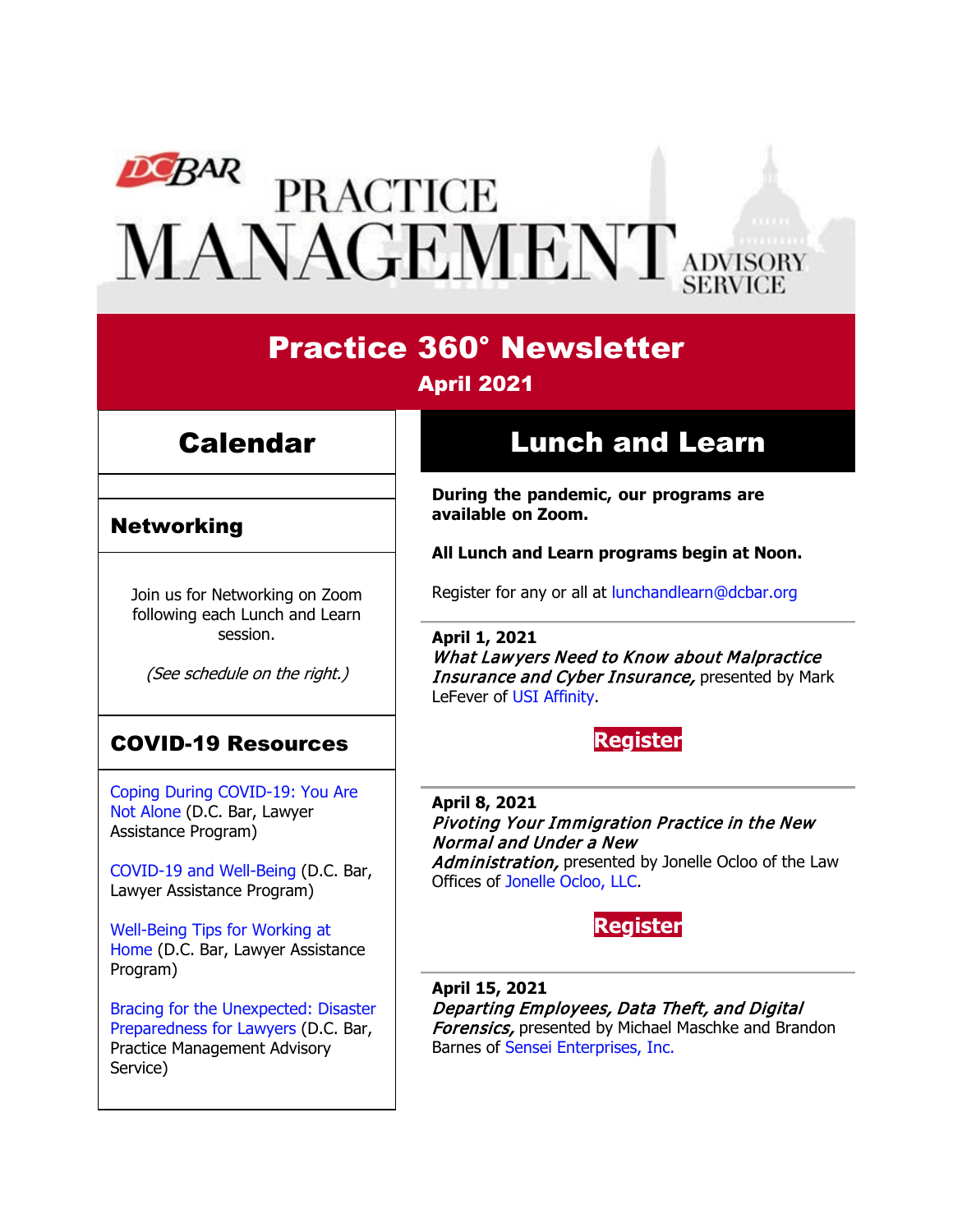[Quick Start Guide to Launching a](https://www.dcbar.org/getmedia/d28b7c4b-3dcb-419e-828d-fdc2340588f9/Career-disruption-setting-up-a-law-firm-quickly-resources?utm_source=Real%20Magnet&utm_medium=INSERT_CHANNEL&utm_campaign=INSERT_LINK_ID)  [Firm During the Pandemic](https://www.dcbar.org/getmedia/d28b7c4b-3dcb-419e-828d-fdc2340588f9/Career-disruption-setting-up-a-law-firm-quickly-resources?utm_source=Real%20Magnet&utm_medium=INSERT_CHANNEL&utm_campaign=INSERT_LINK_ID) (D.C. Bar, Practice Management Advisory Service)

[New Law Firm Quick Start](https://www.dcbar.org/getmedia/34a3addd-9a13-4fc7-8e68-fbc2be8b50e0/Quick-start-Tech-Guide-final?utm_source=Real%20Magnet&utm_medium=INSERT_CHANNEL&utm_campaign=INSERT_LINK_ID)  [Technology Guide](https://www.dcbar.org/getmedia/34a3addd-9a13-4fc7-8e68-fbc2be8b50e0/Quick-start-Tech-Guide-final?utm_source=Real%20Magnet&utm_medium=INSERT_CHANNEL&utm_campaign=INSERT_LINK_ID) (D.C. Bar, Practice Management Advisory Service)

[Working Remotely During the](https://www.dcbar.org/news-events/news/working-remotely-during-the-pandemic-a-guide-to-ba?utm_source=Real%20Magnet&utm_medium=INSERT_CHANNEL&utm_campaign=INSERT_LINK_ID)  [Pandemic: A Guide to Bar Member](https://www.dcbar.org/news-events/news/working-remotely-during-the-pandemic-a-guide-to-ba?utm_source=Real%20Magnet&utm_medium=INSERT_CHANNEL&utm_campaign=INSERT_LINK_ID)  [Benefits](https://www.dcbar.org/news-events/news/working-remotely-during-the-pandemic-a-guide-to-ba?utm_source=Real%20Magnet&utm_medium=INSERT_CHANNEL&utm_campaign=INSERT_LINK_ID) (D.C. Bar, Practice Management Advisory Service)

[Legal Ethics in the Age of](https://www.dcbar.org/news-events/news/legal-ethics-in-the-age-of-the-coronavirus?utm_source=Real%20Magnet&utm_medium=INSERT_CHANNEL&utm_campaign=INSERT_LINK_ID)  [Coronavirus \(](https://www.dcbar.org/news-events/news/legal-ethics-in-the-age-of-the-coronavirus?utm_source=Real%20Magnet&utm_medium=INSERT_CHANNEL&utm_campaign=INSERT_LINK_ID)D.C. Bar, Legal Ethics Program)

[Link to other D.C. Bar Covid-19](https://www.dcbar.org/for-lawyers/membership/covid-19-resources?utm_source=Real%20Magnet&utm_medium=INSERT_CHANNEL&utm_campaign=INSERT_LINK_ID)  **[Resources](https://www.dcbar.org/for-lawyers/membership/covid-19-resources?utm_source=Real%20Magnet&utm_medium=INSERT_CHANNEL&utm_campaign=INSERT_LINK_ID)** 

#### PMAS Events

#### **April 2021**

**April 1** – Lunch and Learn: What Lawyers Need to Know about Malpractice Insurance and Cyber **Insurance April 8** – Lunch and Learn: Pivoting Your Immigration Practice in the New Normal and Under a New Administration **April 14** – Day 1 of Basic Training & Beyond **April 15** – Lunch and Learn: Departing Employees, Data Theft, and Digital Forensics **April 21** – Day 2 of Basic Training & Beyond **April 22** – Lunch and Learn: *Office* On-Demand - Flexible Law Office; The New Normal **April 29** – Lunch and Learn: QuickBooks Online Crash Course (Attorney Edition)

#### **Ethics**

**[Register](https://dcbar.inreachce.com/Details/Information/6563457f-9c31-4051-afb8-37105d0df643)**

**April 22, 2021** Office On-Demand - Flexible Law Office; The New **Normal, presented by Grace Maupin of Carr** [Workplaces.](https://carrworkplaces.com/locations/dc/)



**April 29, 2021** QuickBooks Online Crash Course (Attorney **Edition), presented by Manny Cosme of CFO Services** [Group.](https://www.cfoservicesgroup.com/)



#### Read more at **[Small Firm Lunch](https://www.dcbar.org/for-lawyers/practice-management-advisory-service/courses-and-trainings/small-firm-lunch-and-learn-series?utm_source=Real%20Magnet&utm_medium=INSERT_CHANNEL&utm_campaign=INSERT_LINK_ID) and Learn Series**

All programs begin at Noon. You may attend by Zoom video conference. Register for any or all [here.](https://www.dcbar.org/for-lawyers/practice-management-advisory-service/courses-and-trainings/small-firm-lunch-and-learn-series?utm_source=Real%20Magnet&utm_medium=INSERT_CHANNEL&utm_campaign=INSERT_LINK_ID)

The Lunch and Learn Series is [here.](https://www.dcbar.org/for-lawyers/practice-management-advisory-service/courses-and-trainings/small-firm-lunch-and-learn-series?utm_source=Real%20Magnet&utm_medium=INSERT_CHANNEL&utm_campaign=INSERT_LINK_ID) New programs are added regularly. Recordings and materials from recent programs are [here.](https://www.dcbar.org/for-lawyers/practice-management-advisory-service/courses-and-trainings/small-firm-lunch-and-learn-series/past-lunch-and-learn-programs?utm_source=Real%20Magnet&utm_medium=INSERT_CHANNEL&utm_campaign=INSERT_LINK_ID) If you have an idea for a program, let us know at: [lunchandlearn@dcbar.org.](mailto:lunchandlearn@dcbar.org)

And if you missed *Advanced Referral Marketing* with Maddy Martin *Innovative Marketing in the Covid-19* **Era** with Sharon Nelson and John Simek; **Building Resilience During Challenging Times with Niki** Irish; How to Market Your Firm in Challenging Times with Mary Ellen Hickman; A Day in the Life of a **Litigation Margeaux** Attorney with Margeaux Thomas; Affordable Tools, Tech, and Talent to Run a Small Law Firm Remotely with Maddy Martin; Overcoming the Crisis: How to Retool your Marketing to Stay Connected and Relevant with Mary Ellen Hickman; Running on Empty: Burnout in the Legal Profession with Niki Irish; Clearing Clutter, Tuning in to Time, Space & Mind with Niki Irish & Tracy Huang; Mary Ellen Hickman on Help, I Have No Time for Marketing, Security for Lawyers Working Remotely, or Conducting Video Depositions Using Zoom, here are the [recordings and materials.](https://www.dcbar.org/for-lawyers/practice-management-advisory-service/courses-and-trainings/small-firm-lunch-and-learn-series/past-lunch-and-learn-programs?utm_source=Real%20Magnet&utm_medium=INSERT_CHANNEL&utm_campaign=INSERT_LINK_ID)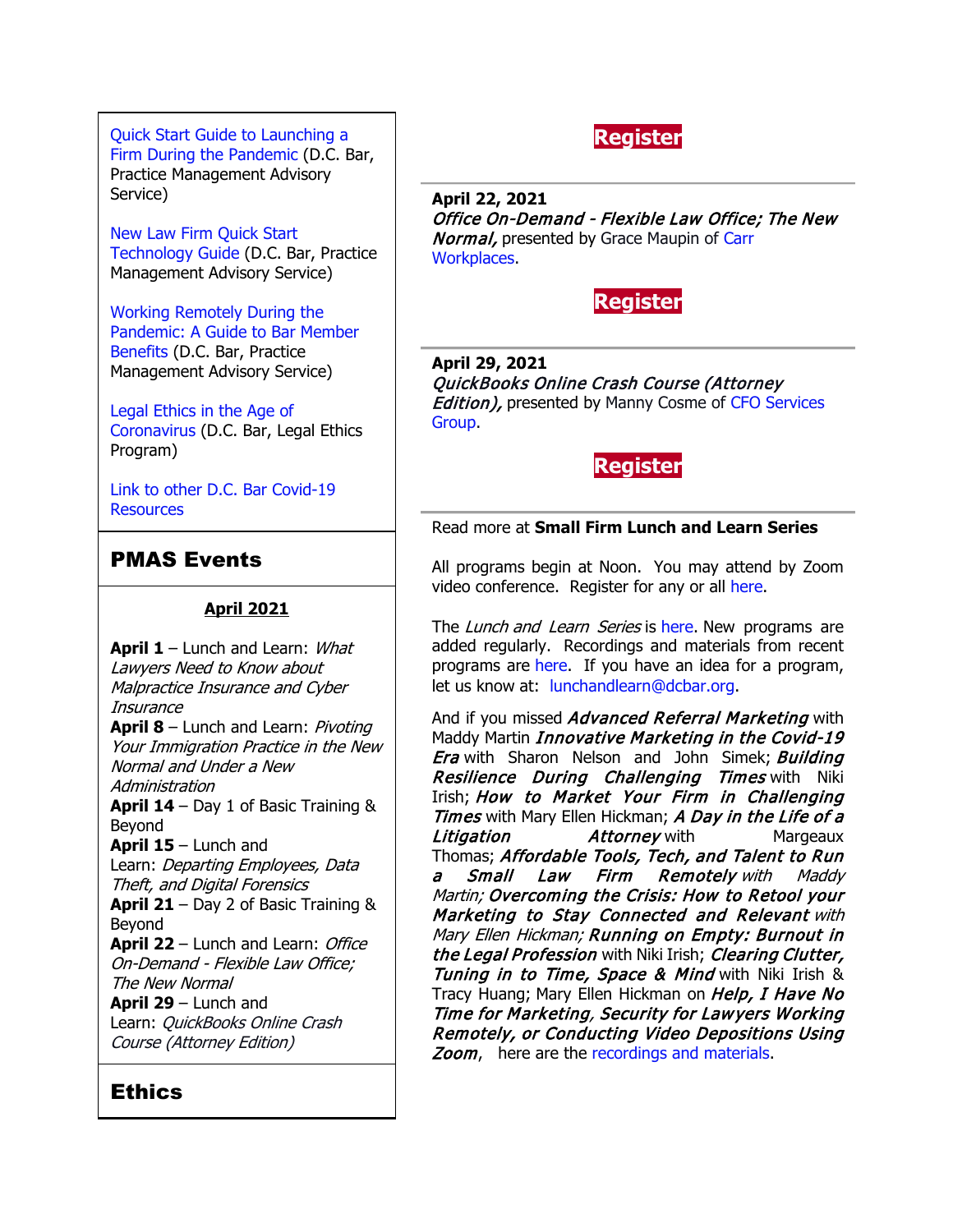Here is new ethics guidance on **Conflict of Interest Issues Related to Witnesses,** [Legal Ethics](https://www.dcbar.org/getmedia/157836df-95d6-423c-b928-3dd1ce946c3b/opinion_380-(1)?utm_source=Real%20Magnet&utm_medium=INSERT_CHANNEL&utm_campaign=INSERT_LINK_ID)  [Opinion 380](https://www.dcbar.org/getmedia/157836df-95d6-423c-b928-3dd1ce946c3b/opinion_380-(1)?utm_source=Real%20Magnet&utm_medium=INSERT_CHANNEL&utm_campaign=INSERT_LINK_ID) and **Responding to Third-Party Subpoenas**, [Legal](https://www.dcbar.org/getmedia/841cc5e4-dffc-4da0-bc1a-b96e7f48f100/opinion_381?utm_source=Real%20Magnet&utm_medium=INSERT_CHANNEL&utm_campaign=INSERT_LINK_ID)  [Ethics Opinion 381.](https://www.dcbar.org/getmedia/841cc5e4-dffc-4da0-bc1a-b96e7f48f100/opinion_381?utm_source=Real%20Magnet&utm_medium=INSERT_CHANNEL&utm_campaign=INSERT_LINK_ID)

#### Other Events

[Continuing Legal Education programs](https://dcbar.inreachce.com/SearchResults?searchType=1&category=b7426509-0fca-4650-bf8a-8c9ace05de88)

[Communities Events](https://join.dcbar.org/eweb/DynamicPage.aspx?site=dcbar&webcode=EventList&utm_source=Real%20Magnet&utm_medium=INSERT_CHANNEL&utm_campaign=INSERT_LINK_ID)

[Pro Bono Center training programs](https://www.dcbar.org/pro-bono/resources-and-training/pro-bono-center-training-program?utm_source=Real%20Magnet&utm_medium=INSERT_CHANNEL&utm_campaign=INSERT_LINK_ID)

# Basic Training & Beyond

Here is how to start, grow and manage a law firm in a large, urban market during a pandemic. Our monthly [Basic Training & Beyond](http://www.mmsend31.com/link.cfm?r=zvkjaWqFFUTRz65Avl-Ftw%7E%7E&pe=c3ph7NU-Re1l6uj-xoZC_Nqnf2HGTrpIRRfl_qZmlgZN_I06rShTZ-AlGs0Wp7CGgKUozsdU2izsioLhmXaRbg%7E%7E&t=prXb-jowJMuBRf73r4YKRA%7E%7E)**,** is set for April 14 and 21 (9:15 a.m. – 4:30 p.m.) A one-day version of this twoday program is set for Saturday, June 5, 2021 from 8:30 a.m. – 5:00 p.m. We will meet by Zoom videoconference. [Register](http://www.mmsend31.com/link.cfm?r=zvkjaWqFFUTRz65Avl-Ftw%7E%7E&pe=BxjSlIjTK_3i3Os02s37pODjnSEaSaIBfLm0UarKy-K07-G29KY0F7SoVNdKQgSYIVrXVvuyFBcMiPY5X35JOA%7E%7E&t=prXb-jowJMuBRf73r4YKRA%7E%7E) here.

This program has been presented 272 times for more than 4,000 lawyers over the last twelve years and many have launched and are operating small law firms. We keep in touch with many small firms and what we learn informs the content for this program.

# PMAS Links and Free Downloads

[Law Firm Management Assessment \(Self-Check\)](https://www.dcbar.org/for-lawyers/practice-management-advisory-service/practice-tips-and-compliance/self-check?utm_source=Real%20Magnet&utm_medium=INSERT_CHANNEL&utm_campaign=INSERT_LINK_ID)

[Small firm legal trends and compensation reports](https://www.dcbar.org/for-lawyers/practice-management-advisory-service/courses-and-trainings/basic-training-beyond/basic-training-beyond-supplements?utm_source=Real%20Magnet&utm_medium=INSERT_CHANNEL&utm_campaign=INSERT_LINK_ID)

[e-Manual for Basic Training & Beyond](https://documentcloud.adobe.com/link/review?uri=urn:aaid:scds:US:2182dc5f-4a8c-435d-bb76-280eddc57a6d)

[More PMAS programs](https://www.dcbar.org/for-lawyers/practice-management-advisory-service/courses-and-trainings?utm_source=Real%20Magnet&utm_medium=INSERT_CHANNEL&utm_campaign=INSERT_LINK_ID)

## From the Desks of Dan and Rochelle



**D.C. Bar Practice Management Advisory Service** 

> **Meet our Advisors:** Dan Mills, Practice Management Advisor Rochelle Washington, Practice Management Advisor

#### **A Return to the Office Plan**

Good things are on the horizon. Although we are not yet out of the woods, we are on our way to vaccinating citizens providing some protection against Covid-19. This means we will soon transition into a modified version of pre-pandemic normalcy. This may include in-person interactions, resuming court proceedings and opportunities for networking. By now, you have discovered that working